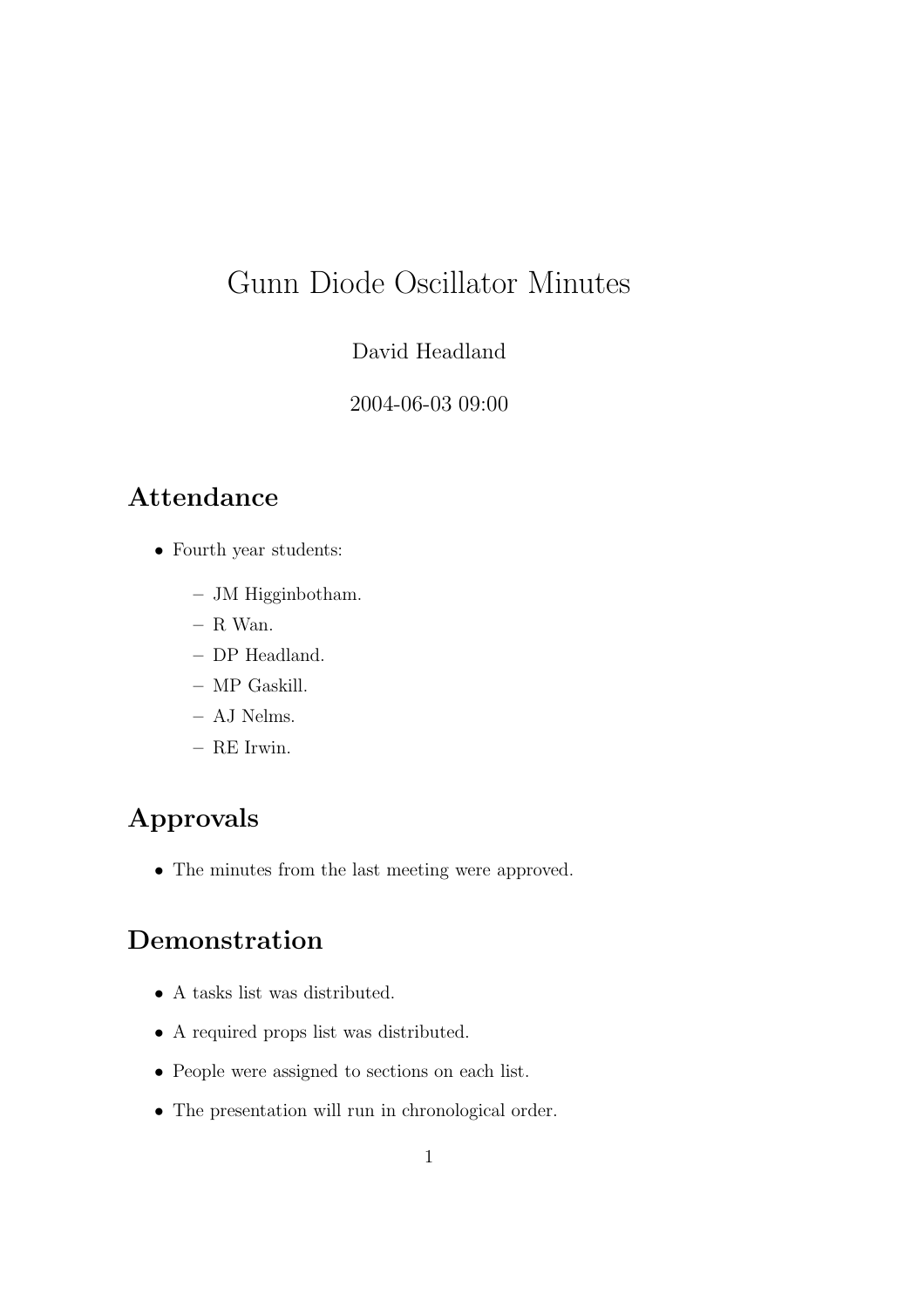- A short video will be available as a last resort backup.
- Boards will be requisitioned from the microwave labs.
- Arrangements for borrowing equipment should be made on Monday.

#### Epilogue

- Some sections have been started by some people.
- The deadline for all sections is 12:00 Friday 4 June 2004.

# Power supply

- The power supply is completed.
- Control is via precision potentiometers.
- The PSU is in use in the testing lab.

# Simulation

- All simulations are now complete.
- The following simulations have recently finished:
	- Backshort simulations.
	- Cavity with exact measured components.
- Analysis is starting today.

### Poster

- The poster is nearly complete.
- Currently, pictures are required and will be supplied ASAP.
- Organisation has started for printing.